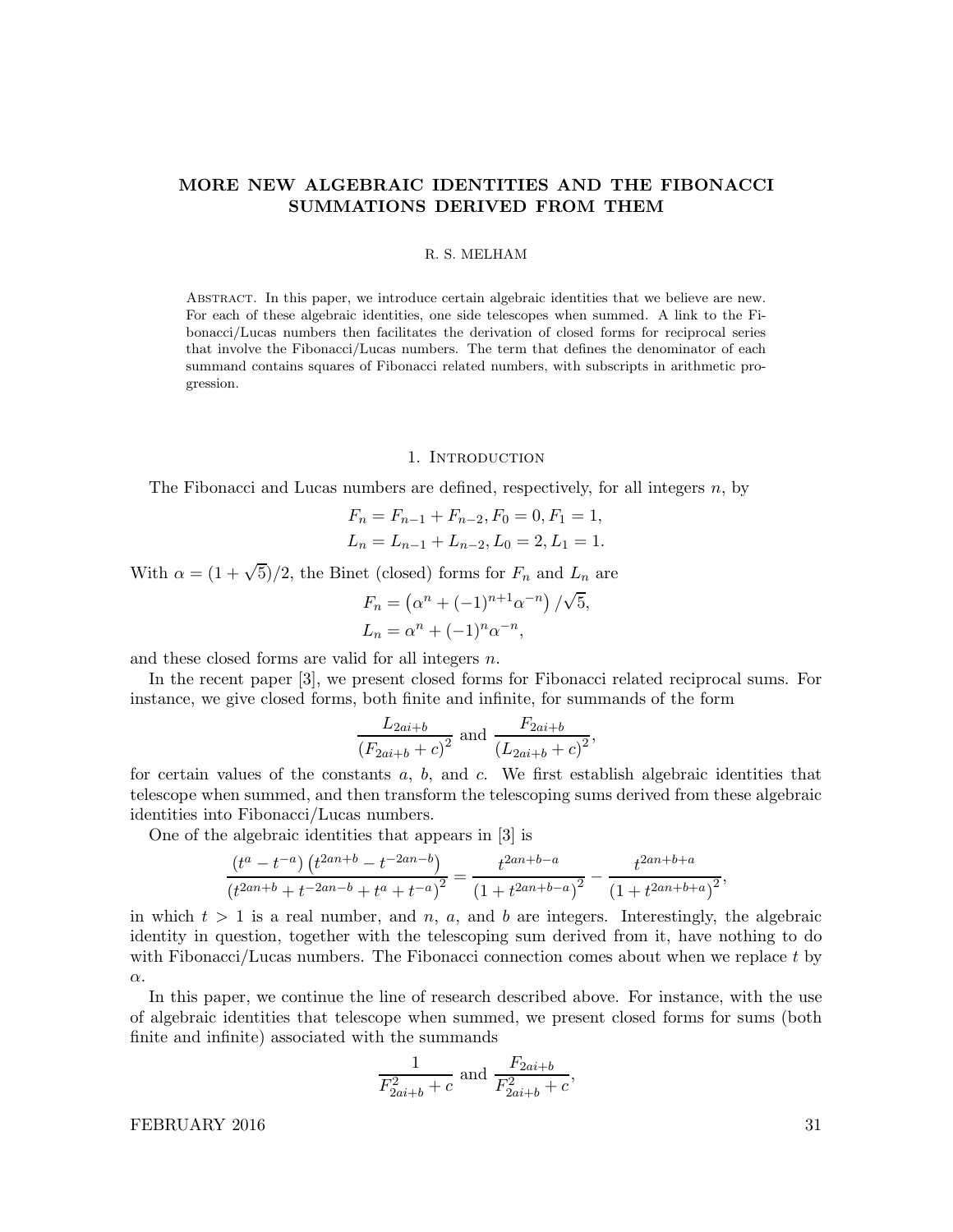for certain values of the constants  $a, b$ , and  $c$ . We also consider other summands, including summands that alternate with the running variable i.

## 2. FINITE SUMS I

In this section, we present the first of our results on finite sums. Throughout the paper,  $n$ , a, b, and s are taken to be integers, and henceforth we do not restate this. Precisely which integers these parameters represent will be made clear in each situation. In Lemma 2.1, the condition  $a \neq b$  is imposed to exclude the possibility of vanishing denominators when  $n = 0$ .

We now present our first algebraic identity. This algebraic identity, that we believe to be new, is the source of all the results in this section.

**Lemma 2.1.** Let  $t > 1$  be a real number, and let  $n \geq 0$ . Let  $a \geq 1$ ,  $b \geq 0$ , with  $a \neq b$ . Then

$$
\frac{(t^a - t^{-a}) (t^{2an+b} + t^{-2an-b})}{(t^{2an+b} + t^{-2an-b})^2 - (t^a + t^{-a})^2}
$$

$$
= \frac{1}{t^{a(2n-1)+b} - t^{-a(2n-1)-b}} - \frac{1}{t^{a(2n+1)+b} - t^{-a(2n+1)-b}}.
$$
(2.1)

*Proof.* The product of the denominators of the algebraic fractions on the right side of  $(2.1)$ equals the denominator of the algebraic fraction on the left side of  $(2.1)$ . The proof of  $(2.1)$ now follows by simple algebra.

The main results in this section, which we present in Theorem 2.2, follow from Lemma 2.1. **Theorem 2.2.** Let  $n \geq 0$ . Let  $a \geq 1$ ,  $b \geq 0$ . Then

$$
L_a \sum_{i=0}^{n} \frac{F_{2ai+b}}{F_{2ai+b}^2 - F_a^2} = \frac{1}{F_{b-a}} - \frac{1}{F_{a(2n+1)+b}}, \text{ if } a \neq b \text{ are both odd}, \tag{2.2}
$$

$$
5F_a \sum_{i=0}^{n} \frac{L_{2ai+b}}{L_{2ai+b}^2 - L_a^2} = \frac{1}{F_{b-a}} - \frac{1}{F_{a(2n+1)+b}}, \text{ if } a \neq b \text{ are both even}, \tag{2.3}
$$

$$
5F_a \sum_{i=0}^n \frac{F_{2ai+b}}{5F_{2ai+b}^2 - L_a^2} = \frac{1}{L_{b-a}} - \frac{1}{L_{a(2n+1)+b}}, \text{if a is even and b is odd}, \tag{2.4}
$$

$$
L_a \sum_{i=0}^{n} \frac{L_{2ai+b}}{L_{2ai+b}^2 - 5F_a^2} = \frac{1}{L_{b-a}} - \frac{1}{L_{a(2n+1)+b}}, \text{if } a \text{ is odd and } b \text{ is even.} \tag{2.5}
$$

Proof. By the telescoping effect, it follows from (2.1) that

$$
\sum_{i=0}^{n} \frac{(t^a - t^{-a}) (t^{2ai+b} + t^{-2ai-b})}{(t^{2ai+b} + t^{-2ai-b})^2 - (t^a + t^{-a})^2}
$$

$$
= \frac{1}{t^{b-a} - t^{-(b-a)}} - \frac{1}{t^{a(2n+1)+b} - t^{-a(2n+1)-b}}.
$$
(2.6)

In (2.6), let  $t = \alpha$ . There are four cases that arise from the possible parities of a and b. For each of these cases, we use the Binet forms to transform (2.6) into Fibonacci/Lucas numbers. The four different sums that arise are those given in Theorem 2.2.  $\Box$ 

Four infinite sums follow immediately from Theorem 2.2, and we leave these to the reader to write down.

Before proceeding, we issue a note of caution. If, in the denominator of the fraction on the left side of (2.1), we replace  $t^{2an+b} + t^{-2an-b}$  by  $t^{2an+b} - t^{-2an-b}$ , and  $t^a + t^{-a}$  by  $t^a - t^{-a}$ ,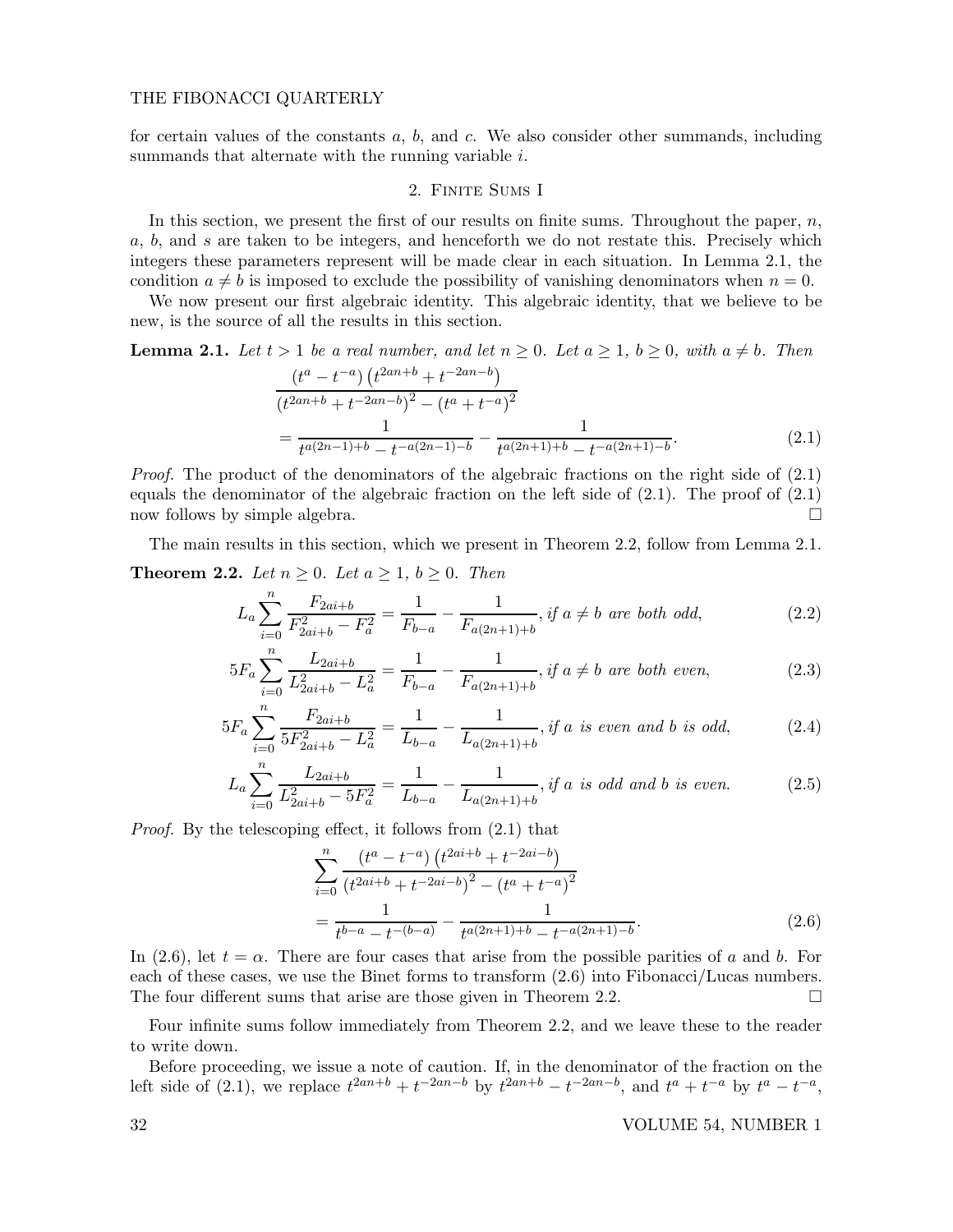we obtain an identity similar to (2.1). From this identity, four finite sums similar to those in Theorem 2.2 can be written down. However, these four sums are merely equivalent versions of  $(2.2)$ – $(2.5)$ . This can be explained with the use of the well known identity

$$
L_n^2 - 5F_n^2 = 4(-1)^n. \tag{2.7}
$$

From (2.7) it is seen that

$$
L_m^2 - L_n^2 = 5\left(F_m^2 - F_n^2\right) \tag{2.8}
$$

if  $m$  and  $n$  have the same parity, while

$$
L_m^2 - 5F_n^2 = 5F_m^2 - L_n^2 \tag{2.9}
$$

if  $m$  and  $n$  have different parities.

Identity (2.8) shows that equivalent versions of (2.2) and (2.3) are, respectively,

$$
5L_a \sum_{i=0}^n \frac{F_{2ai+b}}{L_{2ai+b}^2 - L_a^2} = \frac{1}{F_{b-a}} - \frac{1}{F_{a(2n+1)+b}},
$$
 if  $a \neq b$  are both odd,  

$$
F_a \sum_{i=0}^n \frac{L_{2ai+b}}{F_{2ai+b}^2 - F_a^2} = \frac{1}{F_{b-a}} - \frac{1}{F_{a(2n+1)+b}},
$$
 if  $a \neq b$  are both even.

With the use of  $(2.9)$ , it is easy to write down equivalent versions of  $(2.4)$  and  $(2.5)$ .

The observations that we have made in the previous two paragraphs apply to *all* the sums that we present in this paper.

# 3. Finite Sums II

In this section, we give closed forms for four alternating finite sums. These sums are derived from the algebraic identity contained in Lemma 3.1. We do not present a proof Lemma 3.1 since its proof is similar to that of Lemma 2.1.

**Lemma 3.1.** Let  $t > 1$  be a real number, and let  $n \geq 0$ . Let  $a \geq 1$ ,  $b \geq 0$ , with  $a \neq b$ . Then

$$
\frac{\left(t^{a} + t^{-a}\right)\left(t^{2an+b} - t^{-2an-b}\right)}{\left(t^{2an+b} - t^{-2an-b}\right)^{2} - \left(t^{a} - t^{-a}\right)^{2}} = \frac{1}{t^{a(2n-1)+b} - t^{-a(2n-1)-b}}
$$
\n
$$
+\frac{1}{t^{a(2n+1)+b} - t^{-a(2n+1)-b}}.\tag{3.1}
$$

Theorem 3.2, the main result of this section, gives the alternating counterparts of (2.2)-(2.5). **Theorem 3.2.** Let  $n \geq 0$ . Let  $a \geq 1$ ,  $b \geq 0$ . Then

$$
L_a \sum_{i=0}^{n} \frac{(-1)^i F_{2ai+b}}{F_{2ai+b}^2 - F_a^2} = \frac{1}{F_{b-a}} + \frac{(-1)^n}{F_{a(2n+1)+b}}, \text{ if } a \neq b \text{ are both even}, \tag{3.2}
$$

$$
5F_a \sum_{i=0}^n \frac{(-1)^i L_{2ai+b}}{L_{2ai+b}^2 - L_a^2} = \frac{1}{F_{b-a}} + \frac{(-1)^n}{F_{a(2n+1)+b}}, \text{ if } a \neq b \text{ are both odd}, \tag{3.3}
$$

$$
5F_a \sum_{i=0}^n \frac{(-1)^i F_{2ai+b}}{5F_{2ai+b}^2 - L_a^2} = \frac{1}{L_{b-a}} + \frac{(-1)^n}{L_{a(2n+1)+b}}, \text{if a is odd and b is even}, \tag{3.4}
$$

$$
L_a \sum_{i=0}^n \frac{(-1)^i L_{2ai+b}}{L_{2ai+b}^2 - 5F_a^2} = \frac{1}{L_{b-a}} + \frac{(-1)^n}{L_{a(2n+1)+b}}, \text{ if a is even and b is odd.} \tag{3.5}
$$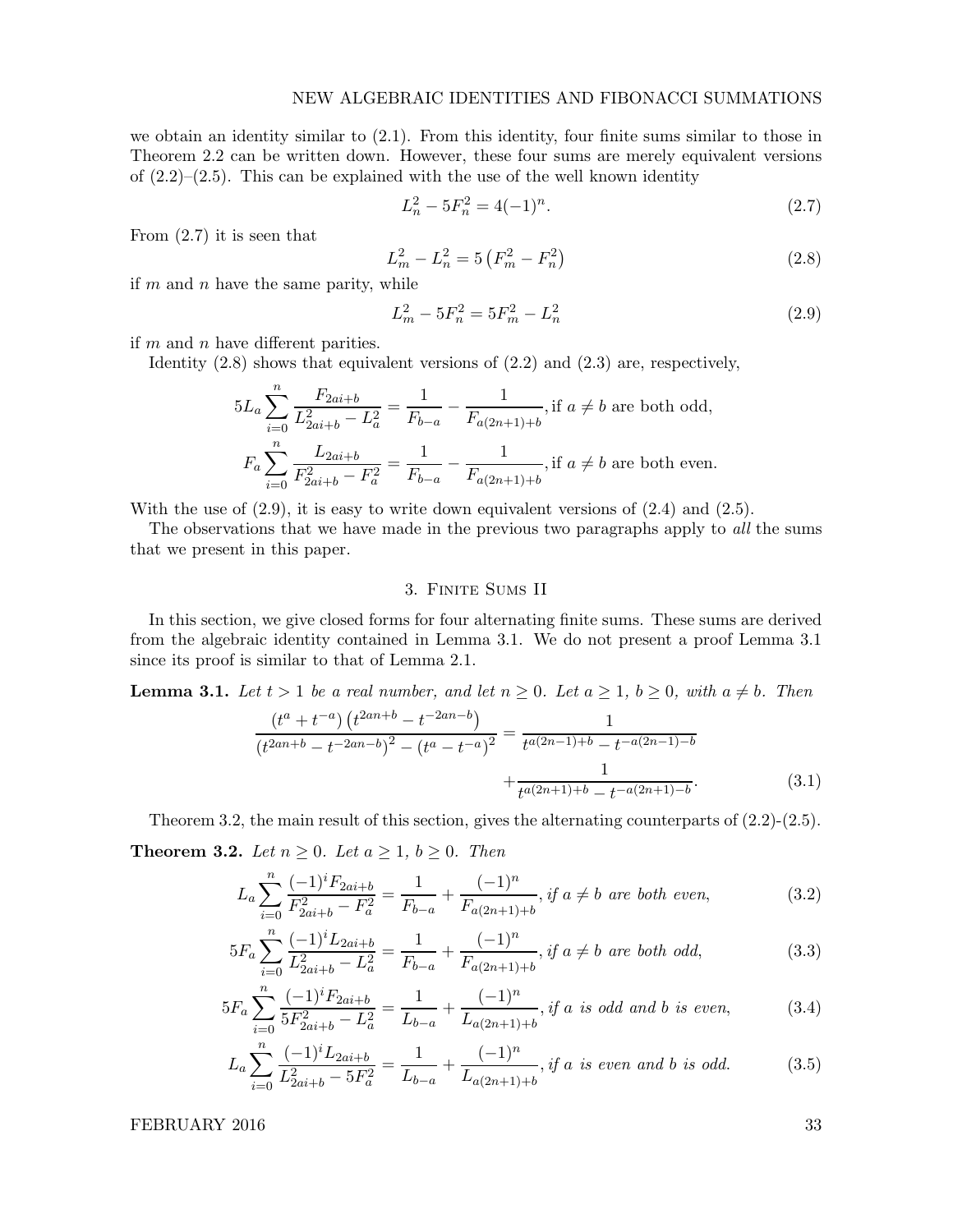Proof. In order for the right side of  $(3.1)$  to telescope when summed, alternating signs are needed. We then have

$$
\sum_{i=0}^{n} \frac{(-1)^{i} (t^{a} + t^{-a}) (t^{2ai+b} - t^{-2ai-b})}{(t^{2ai+b} - t^{-2ai-b})^{2} - (t^{a} - t^{-a})^{2}}
$$
\n
$$
= \sum_{i=0}^{n} (-1)^{i} \left( \frac{1}{t^{a(2i-1)+b} - t^{-a(2i-1)-b}} + \frac{1}{t^{a(2i+1)+b} - t^{-a(2i+1)-b}} \right)
$$
\n
$$
= \frac{1}{t^{b-a} - t^{-(b-a)}} + \frac{(-1)^{n}}{t^{a(2n+1)+b} - t^{-a(2n+1)-b}}.
$$
\n(3.6)

In (3.6), put  $t = \alpha$ . The proof of Theorem 3.2 now follows along the same lines as the proof of Theorem 2.2.

Four infinite sums follow from  $(3.2)$ – $(3.5)$ , and we leave the task of writing these down to the interested reader.

### 4. Finite Sums III

In this section, we present closed forms for two finite sums. In each of these sums, the numerator of the summand is constant, while the denominator involves certain squared terms with subscripts in arithmetic progression. The sums that we present are derived from the algebraic identity contained in Lemma 4.1. We do not present a proof Lemma 4.1 since its proof is similar to that of Lemma 2.1.

**Lemma 4.1.** Let  $t > 1$  be a real number, and let  $n \geq 0$ . Let  $a \geq 1$ ,  $b \geq 0$ , with  $a \neq b$ . Then

$$
\frac{t^{2a} - t^{-2a}}{(t^{2an+b} - t^{-2an-b})^2 - (t^a - t^{-a})^2} = \frac{t^{a(2n-1)+b}}{t^{a(2n-1)+b} - t^{-a(2n-1)-b}} - \frac{t^{a(2n+1)+b}}{t^{a(2n+1)+b} - t^{-a(2n+1)-b}}.
$$
\n(4.1)

**Theorem 4.2.** Let  $n \geq 0$ . Let  $a \geq 1$ ,  $b \geq 0$ . Then

$$
2F_{2a} \sum_{i=0}^{n} \frac{1}{F_{2ai+b}^{2} - F_{a}^{2}} = \frac{L_{b-a}}{F_{b-a}} - \frac{L_{a(2n+1)+b}}{F_{a(2n+1)+b}}, \text{ if } a \neq b \text{ have the same parity}, \tag{4.2}
$$

$$
2F_{2a} \sum_{i=0}^{n} \frac{1}{5F_{2ai+b}^{2} - L_{a}^{2}} = \frac{F_{b-a}}{L_{b-a}} - \frac{F_{a(2n+1)+b}}{L_{a(2n+1)+b}}, \text{ if a and b have different parities.} \tag{4.3}
$$

*Proof.* Upon summing both sides of  $(4.1)$ , we see that the right side telescopes to yield

$$
\sum_{i=0}^{n} \frac{t^{2a} - t^{-2a}}{(t^{2ai+b} - t^{-2ai-b})^2 - (t^a - t^{-a})^2} = \frac{t^{b-a}}{t^{b-a} - t^{-(b-a)}} - \frac{t^{a(2n+1)+b}}{t^{a(2n+1)+b} - t^{-a(2n+1)-b}}.\tag{4.4}
$$

The two identities  $\alpha^n = \alpha F_n + F_{n-1}$ , and  $L_n = F_{n+1} + F_{n-1}$ , are well-known. With the use of these two identities, it is shown that

$$
\frac{\alpha^n}{F_n} = \frac{L_n}{2F_n} + \frac{\sqrt{5}}{2}, \text{ for all integers } n \neq 0,
$$
\n(4.5)

$$
\frac{\alpha^n}{L_n} = \frac{\sqrt{5}F_n}{2L_n} + \frac{1}{2}, \text{ for all integers } n. \tag{4.6}
$$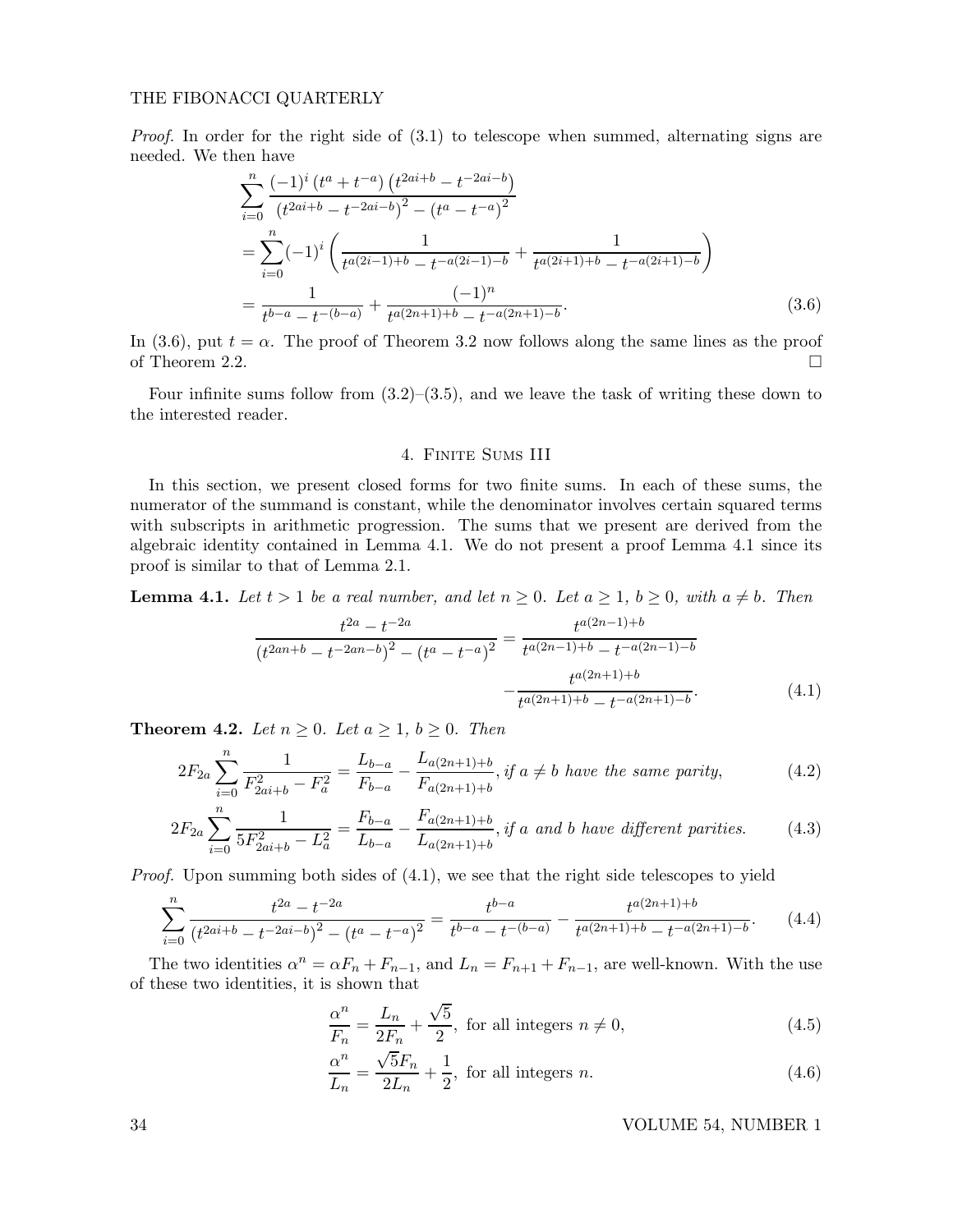#### NEW ALGEBRAIC IDENTITIES AND FIBONACCI SUMMATIONS

With  $t = \alpha$ , and under the assumption that a and b have the same parities, we use the Binet forms, together with  $(4.5)$ , to transform  $(4.4)$  into  $(4.2)$ . Similarly, under the assumption that a and b have different parities, we make use of  $(4.6)$  to transform  $(4.4)$  into  $(4.3)$ . This completes the proof of Theorem 4.2.

#### 5. Infinite Sums I

The algebraic identities that occur in Lemmas 2.1, 3.1, and 4.1 produce closed forms for certain finite sums. Beginning in this section, we give closed forms for infinite sums that are not readily obtained from the finite sums in Theorems 2.2, 3.2, and 4.2. The infinite sums in question arise from algebraic identities that are more general in nature than those in Sections 2-4. The first of these algebraic identities is stated in Lemma 5.2, the proof of which is similar to the proof of Lemma 2.1. Before stating Lemma 5.2, we specify a condition that excludes the possibility of vanishing denominators.

**Condition 5.1.** Let  $a \neq 0$ , b, and s be integers. Then we say that a, b, and s satisfy Condition 5.1 if  $2a|(as-b)$  implies that  $as-b<0$ .

**Lemma 5.2.** Let  $t > 1$  be a real number, and let  $n \geq 0$ . Let  $a \geq 1$ ,  $b \geq 0$ , and  $s \geq 1$  satisfy Condition 5.1. Then

$$
\frac{(t^{as} - t^{-as}) (t^{2an+b} + t^{-2an-b})}{(t^{2an+b} + t^{-2an-b})^2 - (t^{as} + t^{-as})^2}
$$
\n
$$
= \frac{1}{t^{a(2n-s)+b} - t^{-a(2n-s)-b}} - \frac{1}{t^{a(2n+s)+b} - t^{-a(2n+s)-b}}.
$$
\n(5.1)

As a consequence of Lemma 5.2, we have

**Lemma 5.3.** Let  $t > 1$  be a real number. Let  $a \geq 1$ ,  $b \geq 0$ , and  $s \geq 1$  satisfy Condition 5.1. Then

$$
\sum_{i=0}^{\infty} \frac{(t^{as} - t^{-as}) (t^{2ai+b} + t^{-2ai-b})}{(t^{2ai+b} + t^{-2ai-b})^2 - (t^{as} + t^{-as})^2} = \sum_{i=0}^{s-1} \frac{1}{t^{a(2i-s)+b} - t^{-a(2i-s)-b}}.\tag{5.2}
$$

*Proof.* Consider (5.1) for  $n > s$ . Then, by the telescoping effect,

$$
\sum_{i=0}^{n} \frac{(t^{as} - t^{-as}) (t^{2ai+b} + t^{-2ai-b})}{(t^{2ai+b} + t^{-2ai-b})^2 - (t^{as} + t^{-as})^2}
$$
  
= 
$$
\sum_{i=0}^{s-1} \frac{1}{t^{a(2i-s)+b} - t^{-a(2i-s)-b}} - \sum_{i=n-s+1}^{n} \frac{1}{t^{a(2i+s)+b} - t^{-a(2i+s)-b}}.
$$
 (5.3)

Upon letting  $n \to \infty$  in (5.3) we obtain (5.2).

In (5.2), let  $t = \alpha$ . Then, considering the various parities of a, b, and s, we make use of the Binet forms to transform (5.2) into Fibonacci/Lucas numbers. We record the various outcomes in the theorem that follows, which is the main result in this section.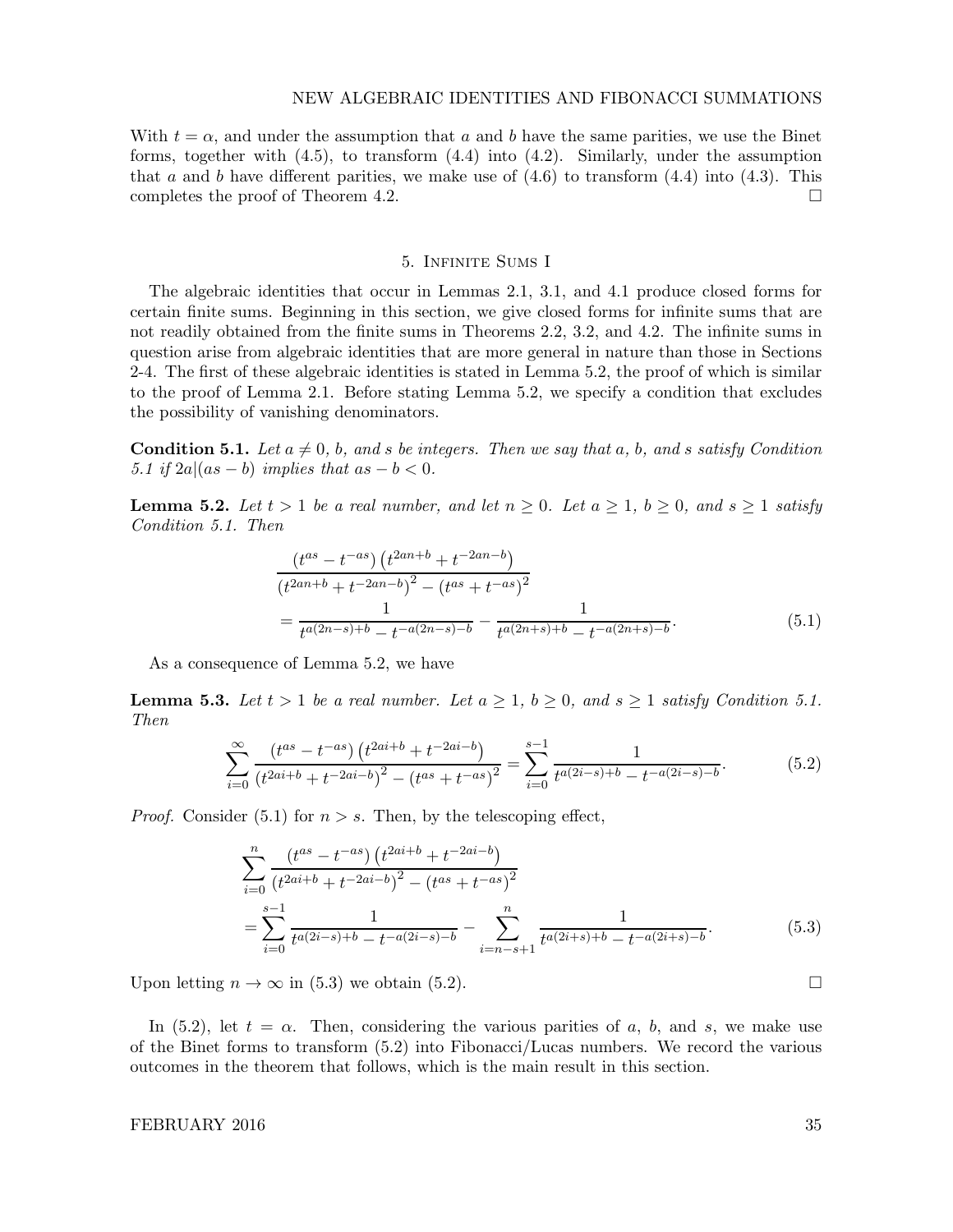**Theorem 5.4.** Let  $a \geq 1$ ,  $b \geq 0$ , and  $s \geq 1$  satisfy Condition 5.1. Then

$$
5F_{as} \sum_{i=0}^{\infty} \frac{L_{2ai+b}}{L_{2ai+b}^2 - L_{as}^2} = \sum_{i=0}^{s-1} \frac{1}{F_{a(2i-s)+b}}, \text{if } b \text{ is even and a or s is even}, \tag{5.4}
$$

$$
L_{as} \sum_{i=0}^{\infty} \frac{L_{2ai+b}}{L_{2ai+b}^2 - 5F_{as}^2} = \sum_{i=0}^{s-1} \frac{1}{L_{a(2i-s)+b}}, \text{if } b \text{ is even and a and s are odd}, \tag{5.5}
$$

$$
5F_{as} \sum_{i=0}^{\infty} \frac{F_{2ai+b}}{5F_{2ai+b}^2 - L_{as}^2} = \sum_{i=0}^{s-1} \frac{1}{L_{a(2i-s)+b}}, \text{if } b \text{ is odd and a or s is even}, \tag{5.6}
$$

$$
L_{as} \sum_{i=0}^{\infty} \frac{F_{2ai+b}}{F_{2ai+b}^2 - F_{as}^2} = \sum_{i=0}^{s-1} \frac{1}{F_{a(2i-s)+b}}, \text{if } b \text{ is odd and a and s are odd.} \tag{5.7}
$$

The four infinite sums that arise by letting  $n \to \infty$  in  $(2.2)$ – $(2.5)$  are obtained by putting  $s = 1$  in  $(5.4)$ – $(5.7)$ .

The fact that, for n odd,  $L_{-n} = -L_n$ , allows us to write down two interesting special cases of Theorem 5.4. These are

$$
\sum_{i=0}^{\infty} \frac{L_{2i}}{L_{2i}^2 - 5F_s^2} = \frac{-1}{L_s^2}, \text{ if } s \ge 1 \text{ is odd},\tag{5.8}
$$

$$
\sum_{i=0}^{\infty} \frac{F_{2i+1}}{5F_{2i+1}^2 - L_s^2} = 0, \text{ if } s \ge 2 \text{ is even.}
$$
 (5.9)

Here  $(5.8)$  arises from  $(5.5)$ . For instance, with  $s = 1$ ,  $(5.8)$  becomes

$$
\sum_{i=0}^{\infty} \frac{L_{2i}}{L_{2i}^2 - 5} = -1.
$$

The sum  $(5.9)$  is a special case of  $(5.6)$ . From  $(5.9)$  we have

$$
\sum_{i=0}^{\infty} \frac{F_{2i+1}}{5F_{2i+1}^2 - 9} = \sum_{i=0}^{\infty} \frac{F_{2i+1}}{5F_{2i+1}^2 - 49} = \sum_{i=0}^{\infty} \frac{F_{2i+1}}{5F_{2i+1}^2 - 324} = \cdots 0.
$$

## 6. Infinite Sums II

In this section, our main result, Theorem 6.3, gives closed forms for infinite sums where, in each case, the summand alternates in sign. We require a lemma that we state without proof since its proof is similar to the proofs of previous lemmas.

**Lemma 6.1.** Let  $t > 1$  be a real number, and let  $n \geq 0$ . Let  $a \geq 1$ ,  $b \geq 0$ , and  $s \geq 1$  satisfy Condition 5.1. Then

$$
\frac{\left(t^{as} + t^{-as}\right)\left(t^{2an+b} - t^{-2an-b}\right)}{\left(t^{2an+b} - t^{-2an-b}\right)^2 - \left(t^{as} - t^{-as}\right)^2} = \frac{1}{t^{a(2n-s)+b} - t^{-a(2n-s)-b}} + \frac{1}{t^{a(2n+s)+b} - t^{-a(2n+s)-b}}.
$$
\n(6.1)

As a consequence of Lemma 6.1, we have the following lemma.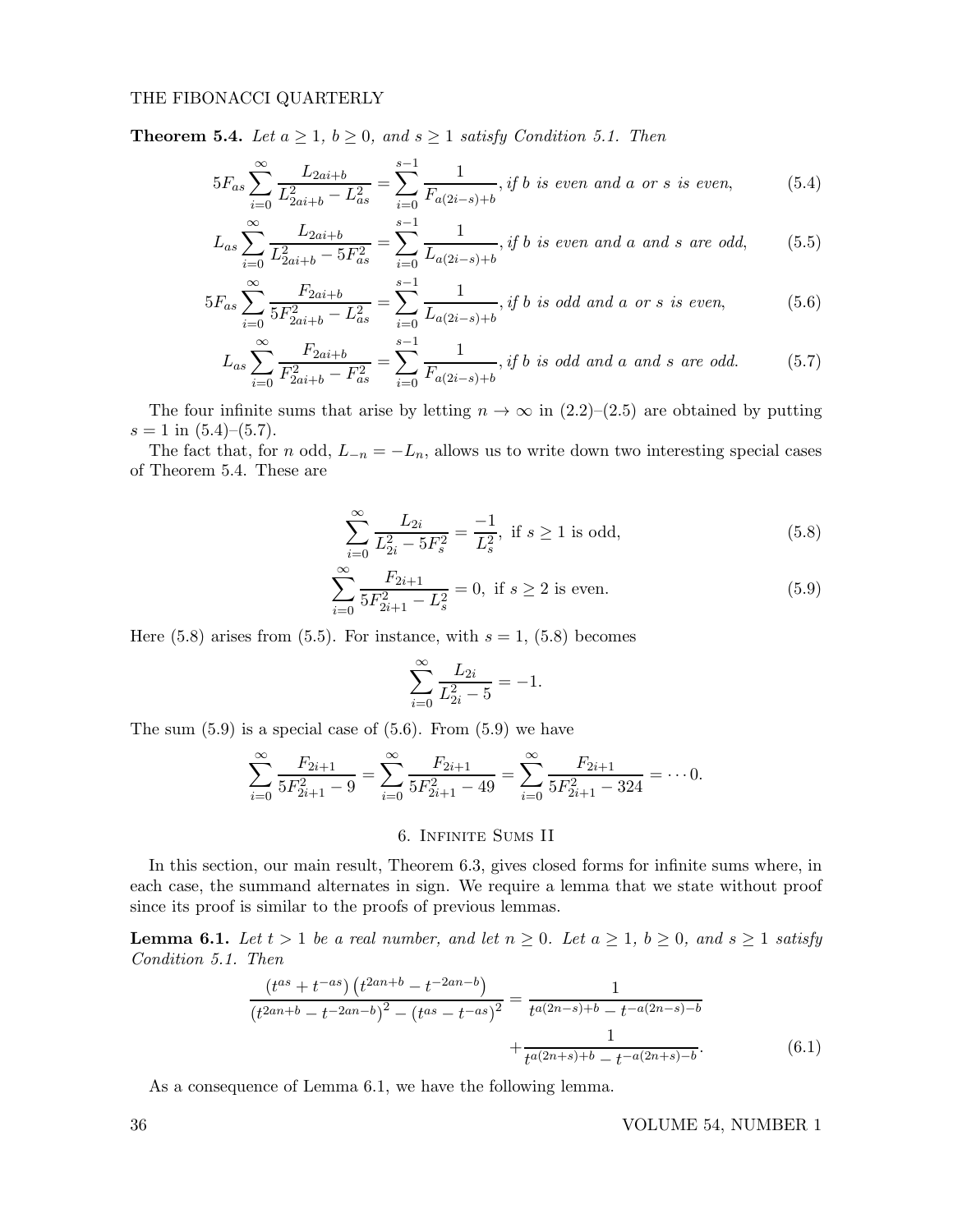**Lemma 6.2.** Let  $t > 1$  be a real number. Let  $s \ge 1$  be odd, and assume that  $a \ge 1$ ,  $b \ge 0$ , and s satisfy Condition 5.1. Then

$$
\sum_{i=0}^{\infty} \frac{(-1)^i (t^{as} + t^{-as}) (t^{2ai+b} - t^{-2ai-b})}{(t^{2ai+b} - t^{-2ai-b})^2 - (t^{as} - t^{-as})^2} = \sum_{i=0}^{s-1} \frac{(-1)^i}{t^{a(2i-s)+b} - t^{-a(2i-s)-b}}.
$$
(6.2)

*Proof.* Consider (6.1) for  $n > s$ . Alternating signs are required for the right side of (6.1) to telescope when summed. Furthermore, s must be odd. We then have

$$
\sum_{i=0}^{n} \frac{(-1)^{i} (t^{as} + t^{-as}) (t^{2ai+b} - t^{-2ai-b})}{(t^{2ai+b} - t^{-2ai-b})^{2} - (t^{as} - t^{-as})^{2}}
$$
  
= 
$$
\sum_{i=0}^{s-1} \frac{(-1)^{i}}{t^{a(2i-s)+b} - t^{-a(2i-s)-b}} + \sum_{i=n-s+1}^{n} \frac{(-1)^{i}}{t^{a(2i+s)+b} - t^{-a(2i+s)-b}}.
$$
 (6.3)

Upon letting  $n \to \infty$  in (6.3) we obtain (6.2).

Our next theorem, the proof of which is similar to the proof of Theorem 5.4, is an immediate consequence of (6.2).

**Theorem 6.3.** Let  $s \ge 1$  be odd, and assume that  $a \ge 1$ ,  $b \ge 0$ , and s satisfy Condition 5.1. Then

$$
L_{as} \sum_{i=0}^{\infty} \frac{(-1)^i F_{2ai+b}}{F_{2ai+b}^2 - F_{as}^2} = \sum_{i=0}^{s-1} \frac{(-1)^i}{F_{a(2i-s)+b}}, \text{ if a and b are both even,} \tag{6.4}
$$

$$
5F_{as} \sum_{i=0}^{\infty} \frac{(-1)^i L_{2ai+b}}{L_{2ai+b}^2 - L_{as}^2} = \sum_{i=0}^{s-1} \frac{(-1)^i}{F_{a(2i-s)+b}}, \text{ if a and b are both odd,}
$$
 (6.5)

$$
5F_{as} \sum_{i=0}^{\infty} \frac{(-1)^i F_{2ai+b}}{5F_{2ai+b}^2 - L_{as}^2} = \sum_{i=0}^{s-1} \frac{(-1)^i}{L_{a(2i-s)+b}}, \text{ if a is odd and b is even}, \tag{6.6}
$$

$$
L_{as} \sum_{i=0}^{\infty} \frac{(-1)^i L_{2ai+b}}{L_{2ai+b}^2 - 5F_{as}^2} = \sum_{i=0}^{s-1} \frac{(-1)^i}{L_{a(2i-s)+b}}, \text{ if a is even and b is odd.}
$$
 (6.7)

We mention only one consequence of Theorem 6.3. From (6.6), it follows that

$$
\sum_{i=0}^{\infty} \frac{(-1)^i F_{2i}}{5F_{2i}^2 - L_s^2} = \frac{1}{5F_s} \sum_{i=0}^{s-1} \frac{(-1)^i}{L_{2i-s}},\tag{6.8}
$$

where  $s \ge 1$  must be odd. Thus, for  $s = 1$  and  $s = 3$ , (6.8) becomes, respectively,

$$
\sum_{i=0}^{\infty} \frac{(-1)^i F_{2i}}{5F_{2i}^2 - 1} = -\frac{1}{5},
$$
  

$$
\sum_{i=0}^{\infty} \frac{(-1)^i F_{2i}}{5F_{2i}^2 - 16} = \frac{7}{40}.
$$

# 7. Infinite Sums III

In this section, we give closed forms for two infinite sums where, in each case, the numerator of the summand is unity. To this end, we require the two lemmas that follow, the first of which we state without proof.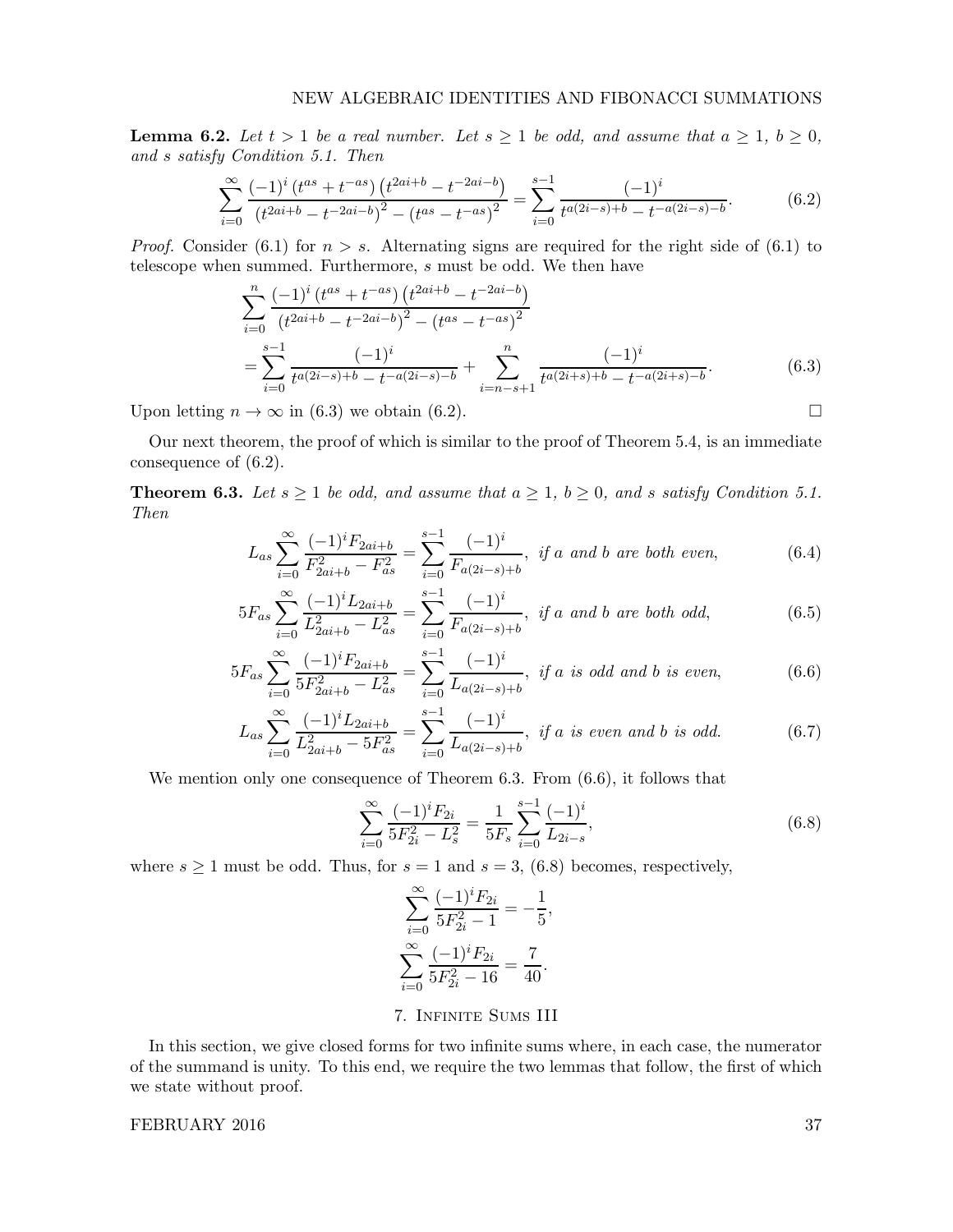**Lemma 7.1.** Let  $t > 1$  be a real number, and let  $n \geq 0$ . Let  $a \geq 1$ ,  $b \geq 0$ , and  $s \geq 1$  satisfy Condition 5.1. Then

$$
\frac{t^{2as} - t^{-2as}}{(t^{2an+b} - t^{-2an-b})^2 - (t^{as} - t^{-as})^2} = \frac{t^{a(2n-s)+b}}{t^{a(2n-s)+b} - t^{-a(2n-s)-b}} - \frac{t^{a(2n+s)+b}}{t^{a(2n+s)+b} - t^{-a(2n+s)-b}}.
$$
(7.1)

**Lemma 7.2.** Let  $t > 1$  be a real number. Let  $a \ge 1$ ,  $b \ge 0$ , and  $s \ge 1$  satisfy Condition 5.1. Then

$$
\sum_{i=0}^{\infty} \frac{t^{2as} - t^{-2as}}{\left(t^{2ai+b} - t^{-2ai-b}\right)^2 - \left(t^{as} - t^{-as}\right)^2} = \sum_{i=0}^{s-1} \frac{t^{a(2i-s)+b}}{t^{a(2i-s)+b} - t^{-a(2i-s)-b}} - s.
$$
(7.2)

*Proof.* Consider (7.1) for  $n > s$ . Then, by the telescoping effect,

$$
\sum_{i=0}^{n} \frac{t^{2as} - t^{-2as}}{(t^{2ai+b} - t^{-2ai-b})^2 - (t^{as} - t^{-as})^2}
$$
\n
$$
= \sum_{i=0}^{s-1} \frac{t^{a(2i-s)+b}}{t^{a(2i-s)+b} - t^{-a(2i-s)-b}} - \sum_{i=n-s+1}^{n} \frac{t^{a(2i+s)+b}}{t^{a(2i+s)+b} - t^{-a(2i+s)-b}}.
$$
\n(7.3)

Upon letting  $n \to \infty$  in (7.3) we obtain (7.2).

Letting  $t = \alpha$  in (7.2) gives

$$
\sum_{i=0}^{\infty} \frac{\alpha^{2as} - \alpha^{-2as}}{(\alpha^{2ai+b} - \alpha^{-2ai-b})^2 - (\alpha^{as} - \alpha^{-as})^2} = \sum_{i=0}^{s-1} \frac{\alpha^{a(2i-s)+b}}{\alpha^{a(2i-s)+b} - \alpha^{-a(2i-s)-b}} - s.
$$
 (7.4)

Based on our discussion at the end of Section 2, the closed forms for only two distinct infinite sums flow from (7.4). These infinite sums are presented in the theorem that follows.

**Theorem 7.3.** Let  $a \geq 1$ ,  $b \geq 0$ , and  $s \geq 1$  satisfy Condition 5.1. Then

$$
2F_{2as} \sum_{i=0}^{\infty} \frac{1}{F_{2ai+b}^2 - F_{as}^2} = \sum_{i=0}^{s-1} \frac{L_{a(2i-s)+b}}{F_{a(2i-s)+b}} - s\sqrt{5}, \text{ if as and } b \text{ have the same parity,} \tag{7.5}
$$

$$
2F_{2as} \sum_{i=0}^{\infty} \frac{1}{5F_{2ai+b}^2 - L_{as}^2} = \sum_{i=0}^{s-1} \frac{F_{a(2i-s)+b}}{L_{a(2i-s)+b}} - \frac{s}{\sqrt{5}}, \text{ if as and } b \text{ have different parities.} \tag{7.6}
$$

Proof. Under the assumption that as and b have the same parity, we use the Binet forms, together with  $(4.5)$ , to transform  $(7.4)$  into  $(7.5)$ . Similarly, under the assumption that as and b have different parities, we make use of the Binet forms, together with (4.6), to transform  $(7.4)$  into  $(7.6)$ .

In (7.6), set  $(a, b) = (1, 0)$ . Then

$$
2F_{2s} \sum_{i=0}^{\infty} \frac{1}{5F_{2i}^2 - L_s^2} = \sum_{i=0}^{s-1} \frac{F_{2i-s}}{L_{2i-s}} - \frac{s}{\sqrt{5}}, \text{if } s \ge 1 \text{ is odd.} \tag{7.7}
$$

With  $s = 1$ , (7.7) becomes

$$
\sum_{i=0}^{\infty} \frac{1}{5F_{2i}^2 - 1} = -\frac{5 + \sqrt{5}}{10}.
$$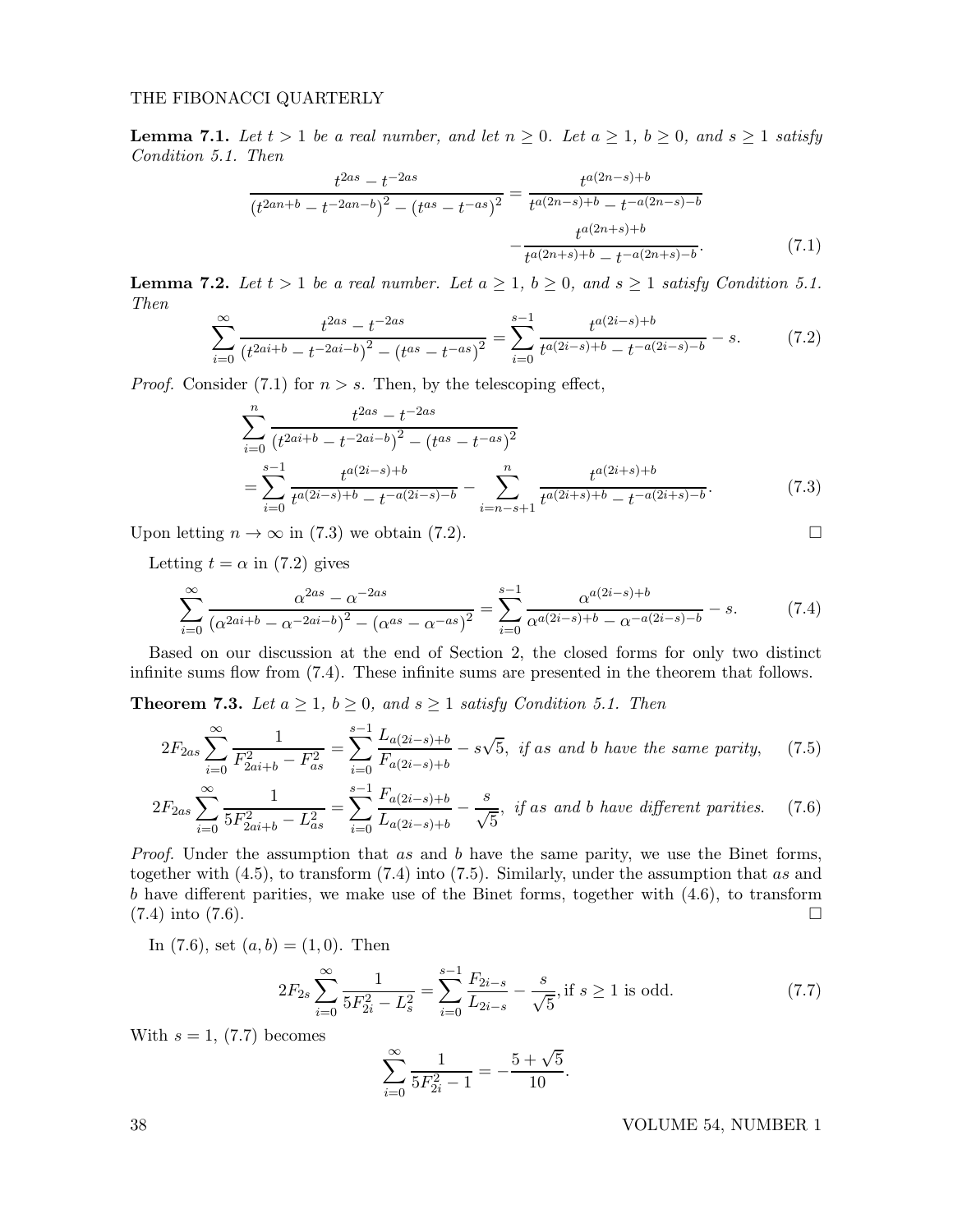Again, in (7.6) set  $(a, b) = (1, 1)$ . Then

$$
2F_{2s} \sum_{i=0}^{\infty} \frac{1}{5F_{2i+1}^2 - L_s^2} = \sum_{i=0}^{s-1} \frac{F_{2i+1-s}}{L_{2i+1-s}} - \frac{s}{\sqrt{5}}, \text{if } s \ge 2 \text{ is even.} \tag{7.8}
$$

With  $s = 2$ , (7.8) becomes

$$
\sum_{i=0}^{\infty} \frac{1}{5F_{2i+1}^2 - 9} = -\frac{\sqrt{5}}{15}.
$$

## 8. Analogues of Theorem 2.2, Theorem 3.2, and Theorem 4.2

In this section, we present three algebraic identities together with the finite sums that they produce. Indeed, the finite sums produced are analogous to the finite sums given in Theorems 2.2, 3.2, and 4.2. Once again, identities (2.8) and (2.9), with terms transposed, can be used to prevent the duplication of identities. In this section, and the next, the condition  $t > 1$ is enough to prevent the occurrence of vanishing denominators. Since our methods are now clear, we state our results without proof, and invite the interested reader to supply the details.

**Lemma 8.1.** Let  $t > 1$  be a real number, and let  $n \geq 0$ . Let  $a \geq 1$ ,  $b \geq 0$ . Then

$$
\frac{\left(t^{a} - t^{-a}\right)\left(t^{2an+b} - t^{-2an-b}\right)}{\left(t^{2an+b} - t^{-2an-b}\right)^{2} + \left(t^{a} + t^{-a}\right)^{2}} = \frac{1}{t^{a(2n-1)+b} + t^{-a(2n-1)-b}}
$$
\n
$$
-\frac{1}{t^{a(2n+1)+b} + t^{-a(2n+1)-b}}.\tag{8.1}
$$

Lemma 8.1 yields the following theorem.

**Theorem 8.2.** Let  $n \geq 0$ . Let  $a \geq 1$ ,  $b \geq 0$ . Then

$$
L_a \sum_{i=0}^{n} \frac{L_{2ai+b}}{L_{2ai+b}^2 + 5F_a^2} = \frac{1}{L_{b-a}} - \frac{1}{L_{a(2n+1)+b}}, \text{ if a and b are both odd,} \tag{8.2}
$$

$$
5F_a \sum_{i=0}^{n} \frac{F_{2ai+b}}{5F_{2ai+b}^2 + L_a^2} = \frac{1}{L_{b-a}} - \frac{1}{L_{a(2n+1)+b}}, \text{ if a and b are both even,} \tag{8.3}
$$

$$
5F_a \sum_{i=0}^n \frac{L_{2ai+b}}{L_{2ai+b}^2 + L_a^2} = \frac{1}{F_{b-a}} - \frac{1}{F_{a(2n+1)+b}}, \text{ if a is even and b is odd}, \tag{8.4}
$$

$$
L_a \sum_{i=0}^{n} \frac{F_{2ai+b}}{F_{2ai+b}^2 + F_a^2} = \frac{1}{F_{b-a}} - \frac{1}{F_{a(2n+1)+b}}, \text{ if a is odd and b is even.} \tag{8.5}
$$

**Lemma 8.3.** Let  $t > 1$  be a real number, and let  $n \geq 0$ . Let  $a \geq 1$ ,  $b \geq 0$ . Then

$$
\frac{\left(t^{a} + t^{-a}\right)\left(t^{2an+b} + t^{-2an-b}\right)}{\left(t^{2an+b} + t^{-2an-b}\right)^{2} + \left(t^{a} - t^{-a}\right)^{2}} = \frac{1}{t^{a(2n-1)+b} + t^{-a(2n-1)-b}} + \frac{1}{t^{a(2n+1)+b} + t^{-a(2n+1)-b}}.
$$
\n(8.6)

Upon multiplying  $(8.6)$  by  $(-1)^i$ , we see that the right side telescopes when summed. The outcome leads to the following theorem.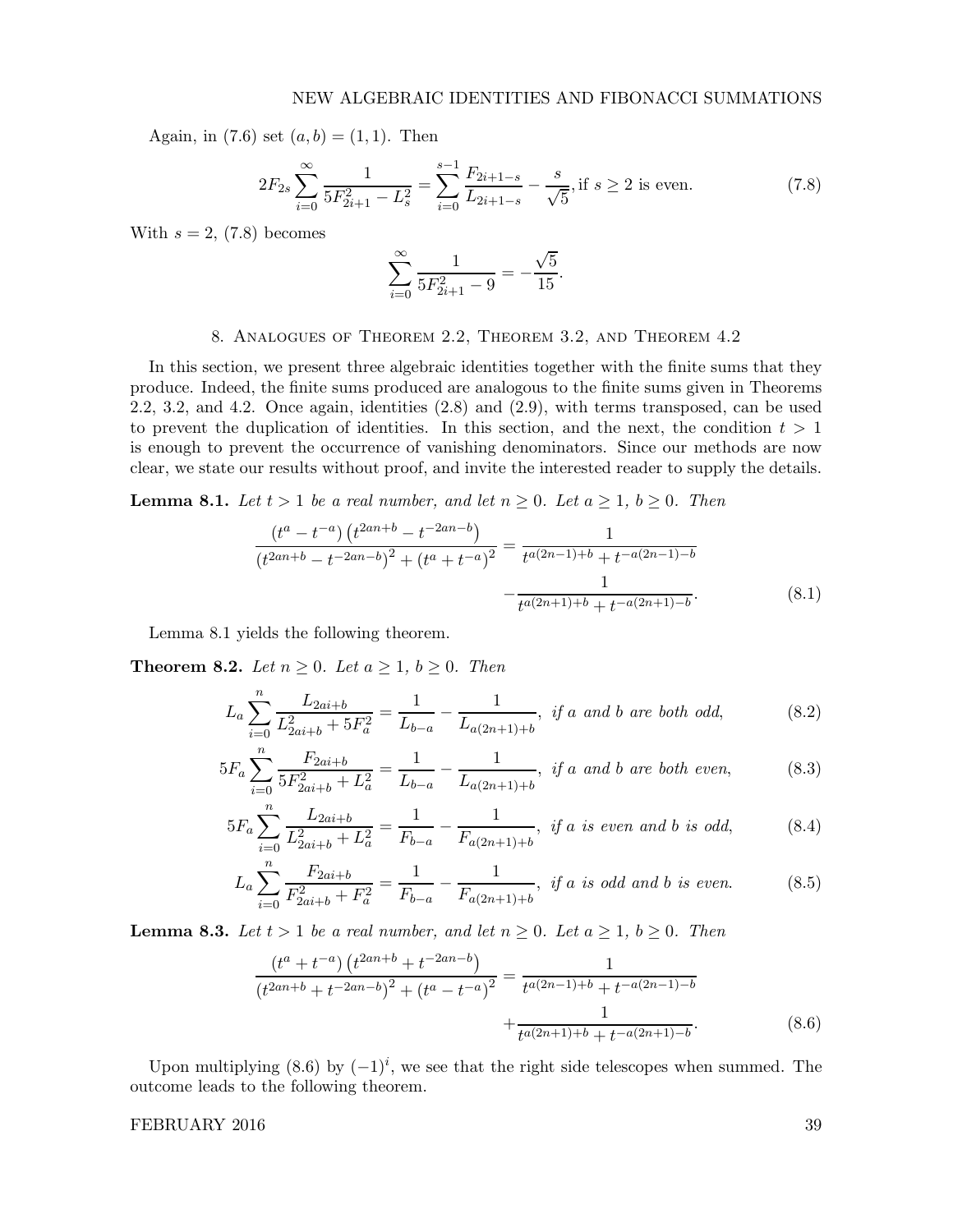**Theorem 8.4.** Let  $n \geq 0$ . Let  $a \geq 1$ ,  $b \geq 0$ . Then

$$
L_a \sum_{i=0}^{n} \frac{(-1)^i L_{2ai+b}}{L_{2ai+b}^2 + 5F_a^2} = \frac{1}{L_{b-a}} + \frac{(-1)^n}{L_{a(2n+1)+b}}, \text{ if a and b are both even,} \tag{8.7}
$$

$$
5F_a \sum_{i=0}^n \frac{(-1)^i F_{2ai+b}}{5F_{2ai+b}^2 + L_a^2} = \frac{1}{L_{b-a}} + \frac{(-1)^n}{L_{a(2n+1)+b}}, \text{ if a and b are both odd,} \tag{8.8}
$$

$$
5F_a \sum_{i=0}^n \frac{(-1)^i L_{2ai+b}}{L_{2ai+b}^2 + L_a^2} = \frac{1}{F_{b-a}} + \frac{(-1)^n}{F_{a(2n+1)+b}}, \text{ if a is odd and b is even}, \tag{8.9}
$$

$$
L_a \sum_{i=0}^n \frac{(-1)^i F_{2ai+b}}{F_{2ai+b}^2 + F_a^2} = \frac{1}{F_{b-a}} + \frac{(-1)^n}{F_{a(2n+1)+b}}, \text{ if a is even and b is odd.} \tag{8.10}
$$

**Lemma 8.5.** Let  $t > 1$  be a real number, and let  $n \geq 0$ . Let  $a \geq 1$ ,  $b \geq 0$ . Then

$$
\frac{t^{2a} - t^{-2a}}{(t^{2an+b} - t^{-2an-b})^2 + (t^a + t^{-a})^2} = \frac{t^{-a(2n-1)-b}}{t^{a(2n-1)+b} + t^{-a(2n-1)-b}} - \frac{t^{-a(2n+1)-b}}{t^{a(2n+1)+b} + t^{-a(2n+1)-b}}.
$$
(8.11)

Finally, for this section, keeping in mind that  $F_{-n} = (-1)^{n+1}F_n$ , and  $L_{-n} = (-1)^nL_n$ , we make use of (4.5) and (4.6), together with Lemma 8.5, to obtain the following theorem.

**Theorem 8.6.** Let  $n \geq 0$ . Let  $a \geq 1$ ,  $b \geq 0$ . Then

$$
2F_{2a} \sum_{i=0}^{n} \frac{1}{5F_{2ai+b}^2 + L_a^2} = \frac{F_{a(2n+1)+b}}{L_{a(2n+1)+b}} - \frac{F_{b-a}}{L_{b-a}}, \text{ if a and b have the same parity,} \tag{8.12}
$$

$$
2F_{2a} \sum_{i=0}^{n} \frac{1}{F_{2ai+b}^2 + F_a^2} = \frac{L_{a(2n+1)+b}}{F_{a(2n+1)+b}} - \frac{L_{b-a}}{F_{b-a}}, \text{ if a and b have different parities.} \tag{8.13}
$$

## 9. Analogues of Theorem 5.4, Theorem 6.3, and Theorem 7.3

In this section, we present three theorems that are analogous to Theorems 5.4, 6.3, and 7.3. The results stated in these three theorems are achieved via the introduction of three algebraic identities that can be considered as counterparts to those proved in Lemmas 5.2, 6.1, and 7.1. As in the previous section, since our methods are now clear, we state the results of this section with minimal commentary.

**Lemma 9.1.** Let  $t > 1$  be a real number, and let  $n \geq 0$ . Let  $a \geq 1$ ,  $b \geq 0$ , and  $s \geq 1$ . Then

$$
\frac{\left(t^{as} - t^{-as}\right)\left(t^{2an+b} - t^{-2an-b}\right)}{\left(t^{2an+b} - t^{-2an-b}\right)^2 + \left(t^{as} + t^{-as}\right)^2} = \frac{1}{t^{a(2n-s)+b} + t^{-a(2n-s)-b}} - \frac{1}{t^{a(2n+s)+b} + t^{-a(2n+s)-b}}.\tag{9.1}
$$

Lemma 9.1 yields

$$
\sum_{i=0}^{\infty} \frac{\left(t^{as} - t^{-as}\right) \left(t^{2ai + b} - t^{-2ai - b}\right)}{\left(t^{2ai + b} - t^{-2ai - b}\right)^2 + \left(t^{as} + t^{-as}\right)^2} = \sum_{i=0}^{s-1} \frac{1}{t^{a(2i - s) + b} + t^{-a(2i - s) - b}},\tag{9.2}
$$

from which Theorem 9.2 follows.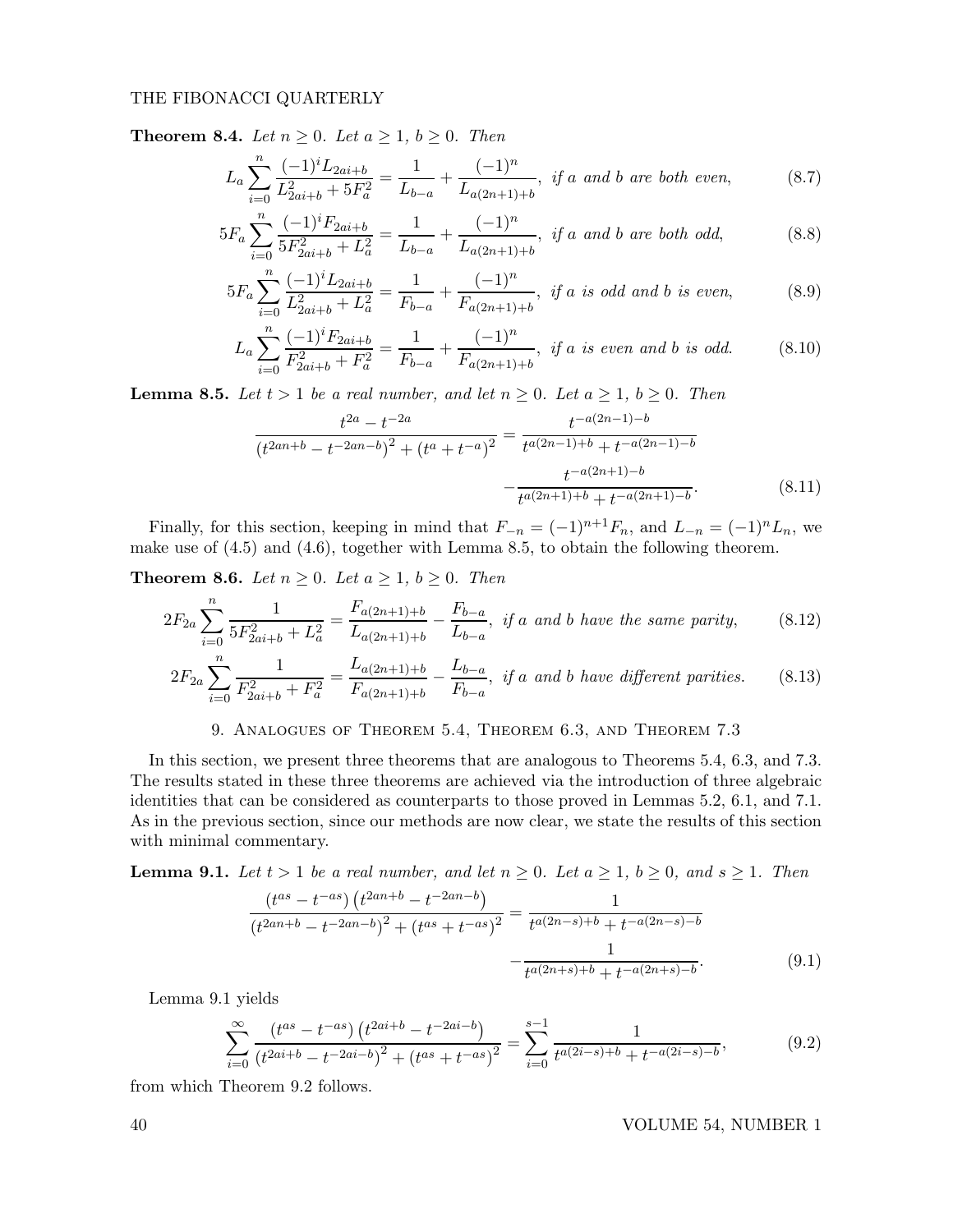**Theorem 9.2.** Let  $a \geq 1$ ,  $b \geq 0$ , and  $s \geq 1$ . Then

$$
5F_{as} \sum_{i=0}^{\infty} \frac{F_{2ai+b}}{5F_{2ai+b}^2 + L_{as}^2} = \sum_{i=0}^{s-1} \frac{1}{L_{a(2i-s)+b}}, \text{ if } b \text{ is even and a or s is even}, \tag{9.3}
$$

$$
L_{as} \sum_{i=0}^{\infty} \frac{F_{2ai+b}}{F_{2ai+b}^2 + F_{as}^2} = \sum_{i=0}^{s-1} \frac{1}{F_{a(2i-s)+b}}, \text{ if } b \text{ is even and a and s are odd}, \quad (9.4)
$$

$$
5F_{as} \sum_{i=0}^{\infty} \frac{L_{2ai+b}}{L_{2ai+b}^2 + L_{as}^2} = \sum_{i=0}^{s-1} \frac{1}{F_{a(2i-s)+b}}, \text{ if } b \text{ is odd and a or s is even}, \tag{9.5}
$$

$$
L_{as} \sum_{i=0}^{\infty} \frac{L_{2ai+b}}{L_{2ai+b}^2 + 5F_{as}^2} = \sum_{i=0}^{s-1} \frac{1}{L_{a(2i-s)+b}}, \text{ if } b \text{ is odd and a and s are odd.}
$$
 (9.6)

**Lemma 9.3.** Let  $t > 1$  be a real number, and let  $n \geq 0$ . Let  $a \geq 1$ ,  $b \geq 0$ , and  $s \geq 1$ . Then

$$
\frac{(t^{as} + t^{-as}) (t^{2an+b} + t^{-2an-b})}{(t^{2an+b} + t^{-2an-b})^2 + (t^{as} - t^{-as})^2} = \frac{1}{t^{a(2n-s)+b} + t^{-a(2n-s)-b}}
$$

$$
+ \frac{1}{t^{a(2n+s)+b} + t^{-a(2n+s)-b}}.
$$
(9.7)

Alternating signs are required for the right side of (9.7) to telescope when summed, and also s must be odd. It then follows from Lemma 9.3 that, for s odd,

$$
\sum_{i=0}^{\infty} \frac{(-1)^i (t^{as} + t^{-as}) (t^{2ai+b} + t^{-2ai-b})}{(t^{2ai+b} + t^{-2ai-b})^2 + (t^{as} - t^{-as})^2} = \sum_{i=0}^{s-1} \frac{(-1)^i}{t^{a(2i-s)+b} + t^{-a(2i-s)-b}}.
$$
(9.8)

Equation (9.8) leads to the following theorem.

**Theorem 9.4.** Let  $a \geq 1$ ,  $b \geq 0$ . Also let  $s \geq 1$  be odd. Then

$$
L_{as} \sum_{i=0}^{\infty} \frac{(-1)^i L_{2ai+b}}{L_{2ai+b}^2 + 5F_{as}^2} = \sum_{i=0}^{s-1} \frac{(-1)^i}{L_{a(2i-s)+b}}, \text{ if a and b are both even,}
$$
 (9.9)

$$
5F_{as} \sum_{i=0}^{\infty} \frac{(-1)^i F_{2ai+b}}{5F_{2ai+b}^2 + L_{as}^2} = \sum_{i=0}^{s-1} \frac{(-1)^i}{L_{a(2i-s)+b}}, \text{ if a and b are both odd,}
$$
 (9.10)

$$
5F_{as} \sum_{i=0}^{\infty} \frac{(-1)^i L_{2ai+b}}{L_{2ai+b}^2 + L_{as}^2} = \sum_{i=0}^{s-1} \frac{(-1)^i}{F_{a(2i-s)+b}}, \text{ if a is odd and b is even}, \tag{9.11}
$$

$$
L_{as} \sum_{i=0}^{\infty} \frac{(-1)^i F_{2ai+b}}{F_{2ai+b}^2 + F_{as}^2} = \sum_{i=0}^{s-1} \frac{(-1)^i}{F_{a(2i-s)+b}}, \text{ if a is even and b is odd.}
$$
 (9.12)

The lemma that follows leads to Theorem 9.6.

**Lemma 9.5.** Let  $t > 1$  be a real number, and let  $n \geq 0$ . Let  $a \geq 1$ ,  $b \geq 0$ , and  $s \geq 1$ . Then

$$
\frac{t^{2as} - t^{-2as}}{(t^{2an+b} - t^{-2an-b})^2 + (t^{as} + t^{-as})^2} = \frac{t^{-a(2n-s)-b}}{t^{a(2n-s)+b} + t^{-a(2n-s)-b}} - \frac{t^{-a(2n+s)-b}}{t^{a(2n+s)+b} + t^{-a(2n+s)-b}}.
$$
(9.13)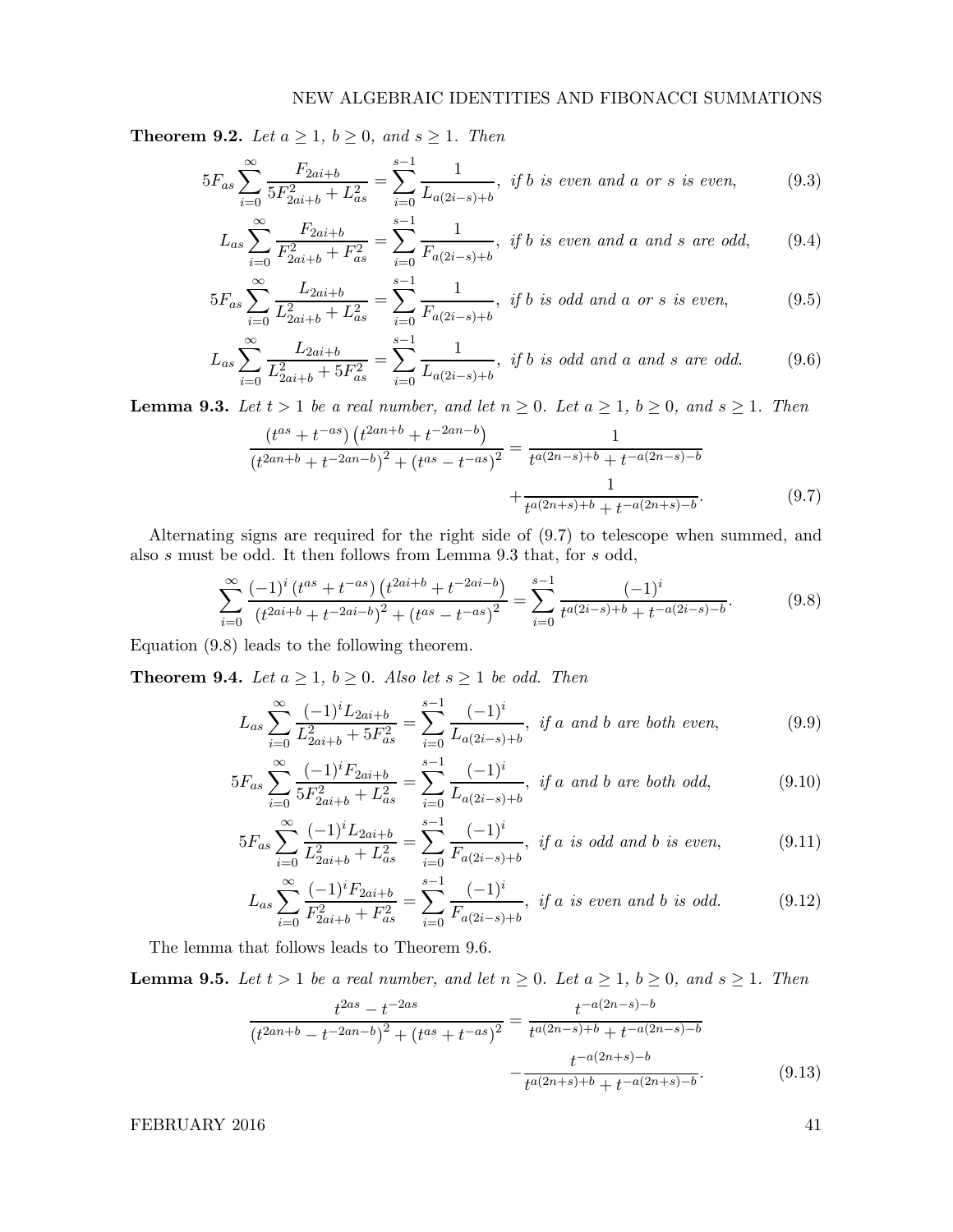From Lemma 9.5, we have

$$
\sum_{i=0}^{\infty} \frac{t^{2as} - t^{-2as}}{(t^{2ai+b} - t^{-2ai-b})^2 + (t^{as} + t^{-as})^2} = \sum_{i=0}^{s-1} \frac{t^{-a(2i-s)-b}}{t^{a(2i-s)+b} + t^{-a(2i-s)-b}}.
$$
(9.14)

Equation (9.14) implies our final theorem, which, as in Theorem 7.3, contains two cases that depend upon the parities of as and b.

**Theorem 9.6.** Let  $a \geq 1$ ,  $b \geq 0$ , and  $s \geq 1$ . Then

$$
2F_{2as} \sum_{i=0}^{\infty} \frac{1}{5F_{2ai+b}^2 + L_{as}^2} = \frac{s}{\sqrt{5}} - \sum_{i=0}^{s-1} \frac{F_{a(2i-s)+b}}{L_{a(2i-s)+b}}, \text{ if as and } b \text{ have the same parity}, \qquad (9.15)
$$

$$
2F_{2as} \sum_{i=0}^{\infty} \frac{1}{F_{2ai+b}^2 + F_{as}^2} = s\sqrt{5} - \sum_{i=0}^{s-1} \frac{L_{a(2i-s)+b}}{F_{a(2i-s)+b}}, \text{if as and } b \text{ have different parities.} \tag{9.16}
$$

Equations (9.15) and (9.16) yield, respectively,

$$
2F_{2s} \sum_{i=0}^{\infty} \frac{1}{5F_{2i+1}^2 + L_s^2} = \frac{s}{\sqrt{5}} - \sum_{i=0}^{s-1} \frac{F_{2i+1-s}}{L_{2i+1-s}}, \text{ if } s \ge 1 \text{ is odd},\tag{9.17}
$$

$$
2F_{2s} \sum_{i=0}^{\infty} \frac{1}{F_{2i}^2 + F_s^2} = s\sqrt{5} - \sum_{i=0}^{s-1} \frac{L_{2i-s}}{F_{2i-s}}, \text{ if } s \ge 1 \text{ is odd.}
$$
 (9.18)

Let  $s = 1$ . Then (9.17) and (9.18) become, respectively,

$$
2\sum_{i=0}^{\infty} \frac{1}{5F_{2i+1}^2 + 1} = \frac{1}{\sqrt{5}},\tag{9.19}
$$

$$
2\sum_{i=0}^{\infty} \frac{1}{F_{2i}^2 + 1} = 1 + \sqrt{5}.
$$
 (9.20)

#### 10. Concluding Comments

In this paper we present closed forms for sums, both finite and infinite, where the summand contains Fibonacci/Lucas numbers. We achieve this by first introducing certain algebraic identities. Those algebraic identities that contain only the parameters  $a$  and  $b$  produce closed forms for finite sums. Upon letting the upper limit  $n \to \infty$  in each of these finite sums, we obtain infinite sums, which, to conserve space, we have not written down. The algebraic identities that contain the parameters  $a, b$ , and  $s$  produce closed forms for infinite sums of a more general nature than those described in the previous sentence.

Our interest in this research was sparked by the response of Almkvist [1] to the ground breaking paper of Backstrom [2]. For more details and references, see [3], where there are also hints regarding how our work might be adapted to more general sequences.

#### **REFERENCES**

- [1] G. Almkvist, A solution to a tantalizing problem, The Fibonacci Quarterly, 24.4 (1986), 316–322.
- [2] R. P. Backstrom, On reciprocal series related to Fibonacci numbers with subscripts in arithmetic progression, The Fibonacci Quarterly, 19.1 (1981), 14–21.
- [3] R. S. Melham, Reciprocal series of squares of Fibonacci related sequences with subscripts in arithmetic progression, Journal of Integer Sequences, 18 (2015), Article 15.8.7.